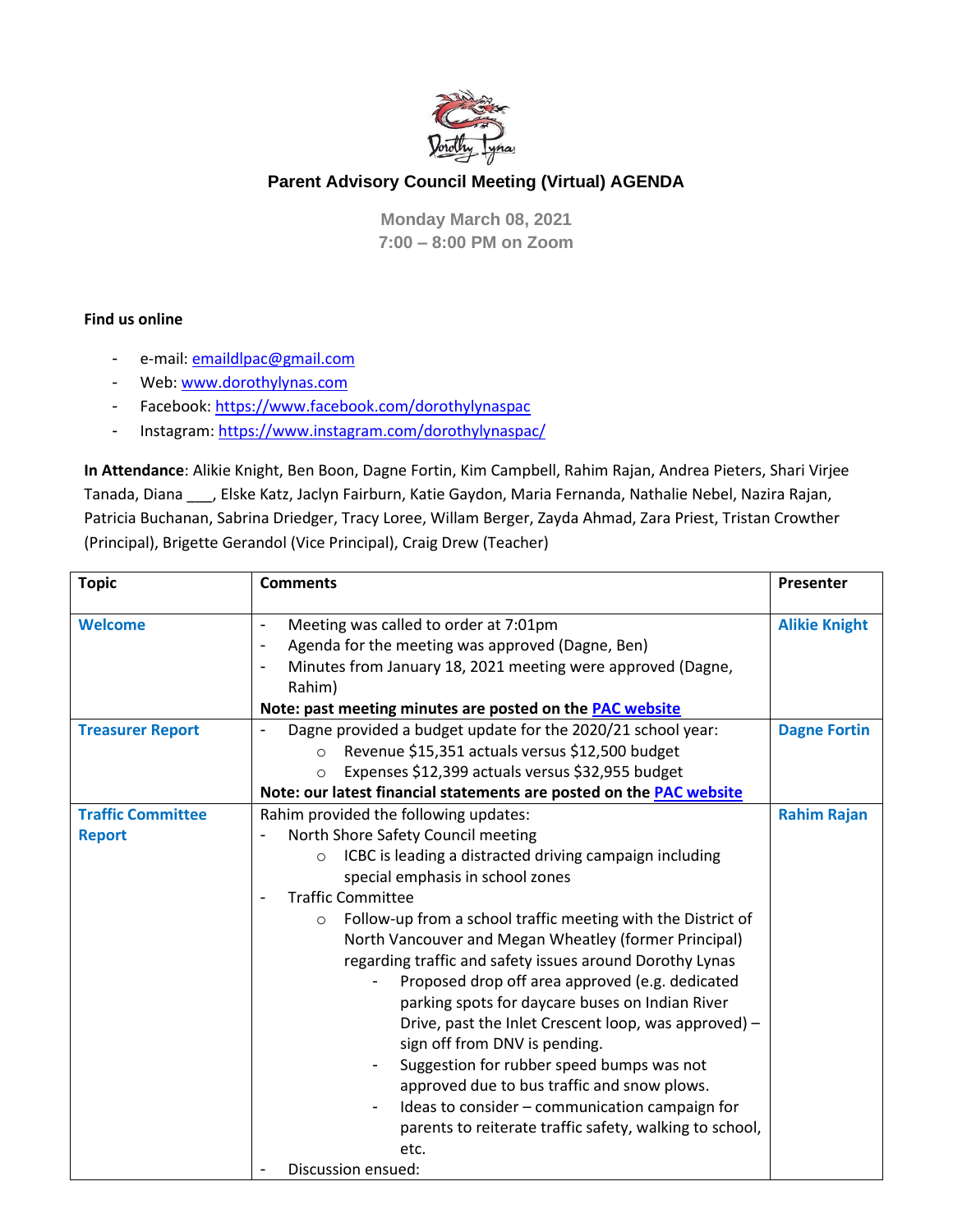|                                                 | Question: Why is the speed limit on Indian River Drive?<br>$\circ$<br>(from Craig Drew, Teacher) 40mph and not 30mph (school<br>zone standard)?<br>Answer: Dorothy Lynas' address is not on Indian<br>River Drive. Discussion around trying to get 30mph<br>speed limit sign for Inlet Crescent.<br>Craig Drew commented on bus drivers speeding and<br>$\circ$<br>parents unsafe driving behaviours.<br>Tristan Crowther noted that the District of North<br>Vancouver bylaw department and RCMP have been<br>on premise to monitor driving and have issued<br>tickets.                                                                                                                                                                                                                                                                                                                                                                                                                                                                                                                                                                                                                                                                                                                                                                                                                                                                                                                                                                                                                                                                                                               |                                                              |
|-------------------------------------------------|----------------------------------------------------------------------------------------------------------------------------------------------------------------------------------------------------------------------------------------------------------------------------------------------------------------------------------------------------------------------------------------------------------------------------------------------------------------------------------------------------------------------------------------------------------------------------------------------------------------------------------------------------------------------------------------------------------------------------------------------------------------------------------------------------------------------------------------------------------------------------------------------------------------------------------------------------------------------------------------------------------------------------------------------------------------------------------------------------------------------------------------------------------------------------------------------------------------------------------------------------------------------------------------------------------------------------------------------------------------------------------------------------------------------------------------------------------------------------------------------------------------------------------------------------------------------------------------------------------------------------------------------------------------------------------------|--------------------------------------------------------------|
| <b>Anaphylaxis Update</b>                       | Tracy Loree provided an update regarding anaphylaxis resources:<br>Her youngest son (grade 4) has many food allergies.<br>$\overline{\phantom{a}}$<br>She has volunteered to be a contact for other parents.<br>$\overline{\phantom{a}}$<br>There was discussion regarding the MedicAlert program.<br>$\blacksquare$<br>Tristan Crowther that North Vancouver School District Policy 304<br>$\overline{\phantom{a}}$<br>outlines the school district's policy and procedures regarding<br>anaphylaxis.<br>There was discussion around ensuring that the hot lunch program<br>(when it resumes, post COVID-19) does not have foods that are<br>severe allergens.                                                                                                                                                                                                                                                                                                                                                                                                                                                                                                                                                                                                                                                                                                                                                                                                                                                                                                                                                                                                                        | <b>Tracy Loree</b>                                           |
| <b>Principal &amp; Teacher</b><br><b>Report</b> | Teacher report - Craig Drew<br>$\blacksquare$<br>Teachers thanked PAC for their volunteer support and<br>$\circ$<br>recognition (coffee cards prior to winter break)<br>Discussed the various connections that that<br>$\circ$<br>teachers/students are missing during this unique year (e.g.<br>buddy classes, parents volunteering in classroom)<br>Mme Geradine expressed her thanks for parent support for<br>$\circ$<br>book fair<br>Principal report - Tristan Crowther<br>Administration transition - expressed thanks for parent<br>$\circ$<br>support through transition (e.g. new Principal, Vice-<br>Principal).<br>Emergency bin and supplies - thanks to the teachers who<br>$\circ$<br>organized these supplies during the recent fire.<br>School closure due to fire - no additional info to share as<br>$\circ$<br>source of fire is still under investigation. Fire was localized<br>but the impact on the main building resulted from fumes,<br>exhaust. Thanks to district staff (Mike Chapman, Jeff<br>Jackson, Jim Mackenzie) who helped get things done to get<br>things done over weekend. Noted that we are signed up to<br>pilot a new program to test texting versus e-mail<br>notifications.<br>Construction update – expected to be done by end of<br>$\circ$<br>March.<br>School planning - focused on school planning around<br>$\circ$<br>teaching and learning (reorient children back to education<br>from COVID-19).<br>Grade 7's - noted that Grade 7's will have a different year<br>$\circ$<br>due to COVID-19 (leaving ceremony, yearbook).<br>Re-opening of spaces - looking to reopen music spaces and<br>$\circ$<br>library in the near-term. | <b>Tristan</b><br><b>Crowther &amp;</b><br><b>Craig Drew</b> |